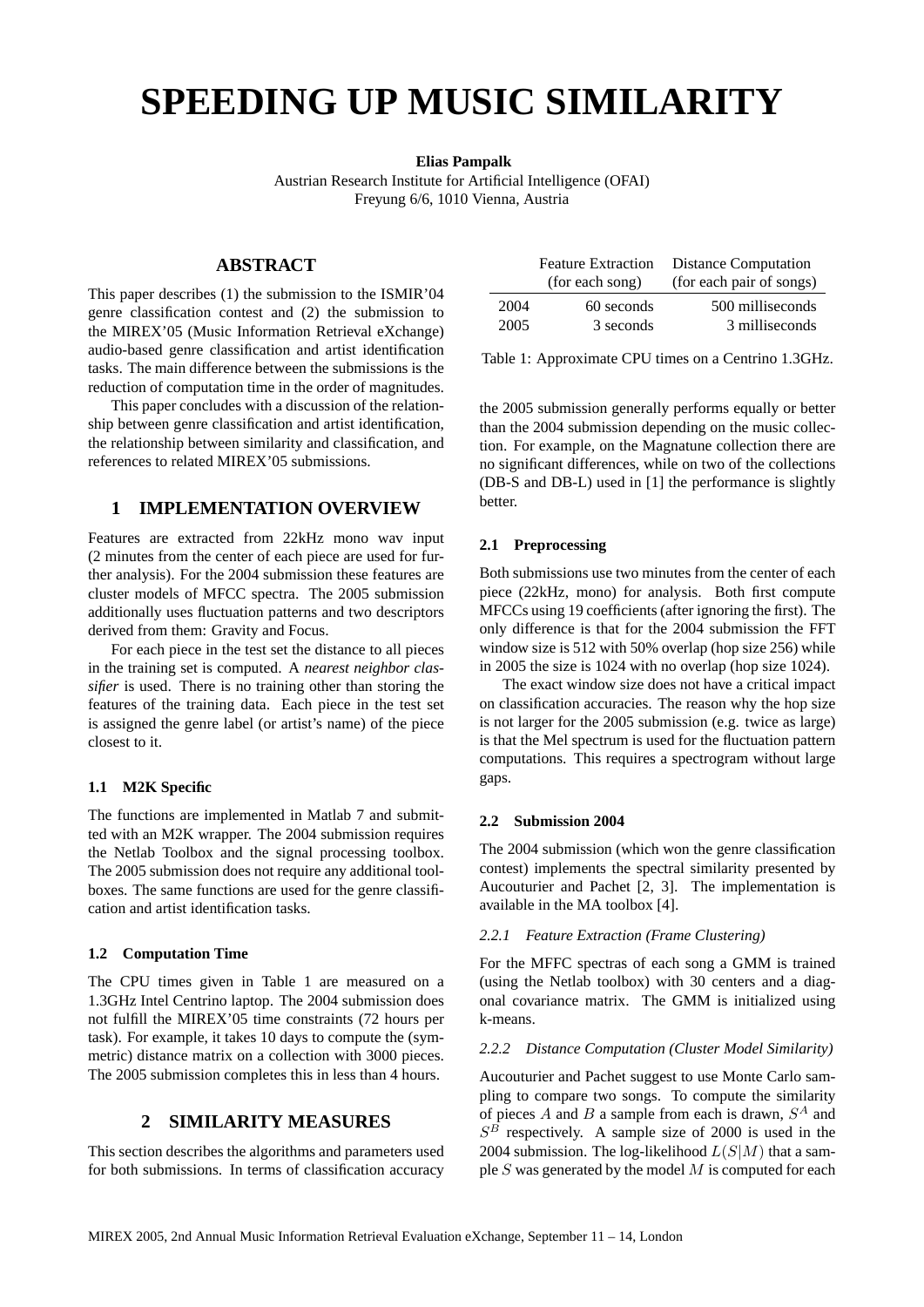piece/sample combination. The distance is computed as

$$
d_{AB} = L(S^A|M^B) + L(S^B|M^A) - L(S^A|M^A) - L(S^B|M^B).
$$
 (1)

The reason for subtracting the self-similarity is to normalize the results.

## **2.3 Submission 2005**

The similarity measure is a combination of information from fluctuation patterns [5] and spectral similarity. The details of this combination and evaluation experiments<sup>1</sup> can be found in [1]. In particular, the combination is the sum of 65% spectral similarity combined with 15% fluctuation patterns, 5% Focus, and 15% Gravity. Prior to the linear combination the distances are variance normalized based on the distance matrices computed on DB-L [1].

The differences between the 2005 submission and the approach presented in [1] (which uses the code of the 2004 submission) are:

- A. For the spectral similarity a different approach is used which combines ideas from Logan and Salomon [6] with ideas from Aucouturier and Pachet [2]. This approach is described below.
- B. The Mel spectrogram (before DCT) is used instead of the sonogram for the computation of the fluctuation patterns. This cuts preprocessing time in half and does not seem to have a negative impact on the results.
- C. Fewer frequency bands are used for the fluctuation patterns: only 12 instead of 20 are used. In particular, the width of higher frequency bands is increased. This results in 720 instead of 1200 dimensional patterns. For Gravity and Focus the exact number of frequency bands does not play a critical role.
- D. Performance wise the 2005 submission is magnitudes faster while the classification accuracy is reduced only slightly.

#### *2.3.1 Fast Spectral Similarity*

As suggested in [6] k-means is used to cluster the MFCC frames. In addition, two clusters are automatically merged if they are very similar. In particular, first k-means is used to find 30 clusters. If the distance between two of these is below a (manually) defined threshold they are merged and k-means is used to find 29 cluster. This is repeated until all clusters have a minimum distance to each other. (Empty clusters are deleted.)

The maximum number of clusters per song is 30 and the minimum is 1. The threshold is set so that most songs have 30 clusters and only very few have less than 20. In practice it does not occur that a song only has 1 cluster

(unless it contains only silence). This optimization can be very useful since the distance computation time depends quadratically on the number of clusters.

Unlike the approach suggested in [2] we draw no random samples from the cluster models. Instead the cluster centers are used as sample (as suggested in [6]). However, instead of using the Earth Mover's distance (as suggested in [6]), the probability for each point of this sample is computed (as suggested in [2]) by interpreting the cluster model as GMM. Since such a sample does not reflect the probability distribution (due to the different priors) the log-likelihood of each sample is weighted according to its prior before summarization:

$$
L(S^A|M^B) = \sum_{i=1}^{k_A} P_i^A \log \left( \sum_{j=1}^{k_B} P_j^B N(S_i^A|M_j^B) \right), \tag{2}
$$

where  $k_A$  is the number of centers in model  $M^A$ .  $P_i^A$  is the prior probability of center *i*.  $N(S_i^A|M_j^B)$  is the probability that sample  $S_i^A$  (i.e. the mean of center i) was generated by cluster j from model  $M^B$  (assuming a Gaussian distribution and diagonal covariance). To compute the distances Equation 1 is used.

The genre classification performance of this fast spectral similarity is not as good as the 2004 submission. However, the effects are reduced after the combination with the information from the fluctuation patterns.

## **3 DISCUSSION**

The following two subsections discus the relationship between the MIREX'05 genre classification and artist identification tasks, and how this similarity based approach relates to the classification task. The third subsection points out relationships to other submissions based on the abstracts submitted to MIREX'05.

#### **3.1 Genre Classification and Artist Identification**

An algorithm that performs well on artist identification might not perform well on genre classification. In particular, this can be the case if the algorithm focuses on production effects or a specific instrument (or voice) which distinguishes the artist (or even a specific album). That is, if the algorithm focuses on characteristics which a human listener would not consider relevant for defining a genre.

Genre classification is often evaluated on music collections where all pieces from an artist have the same genre label. In addition, usually no artist filter is used for cross evaluation. An artist filter ensures that all pieces from an artist are either in the test set or the training set. An algorithm that can identify an artist would also perform well on genre classification if no artist filter is used.

The parameters used for this submission have been optimized using an artist filter. That is, they are optimized for genre classification and not artist identification [1].

 $<sup>1</sup>$ As the Magnatune collection has played an important role</sup> in these experiments, overfitting could be an issue.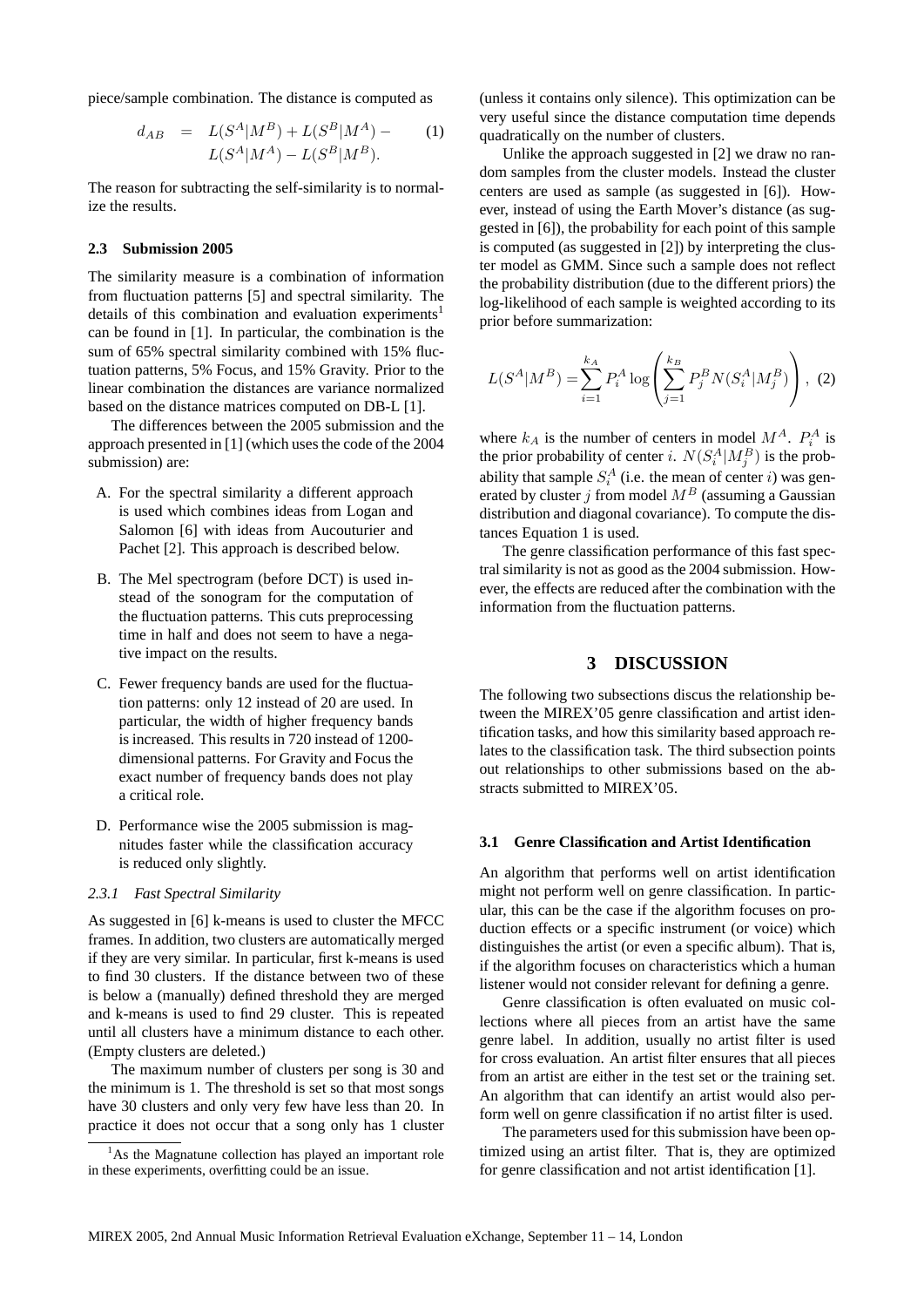#### **3.2 Similarity and Classification**

A music similarity measure can be used to generate playlists, give recommendations, or visualize collections. A simple way to evaluate similarity is through genre classification. The assumption is that pieces from the same genre are similar to each other. A classifier used in the evaluation of similarity should not modify the similarity measure itself (e.g. by changing the weights depending on the training data). A straightforward choice is to use a nearest neighbor classifier.

The goal of the work in [1] is a similarity measure which does not need to be adapted to each collection it is applied to. Also this submission does not optimize the weights based on the training data. However, it is possible to do so. For example in [1], a set of parameters was found that yielded 41% classification accuracy on the DB-S collection, while the overall best (average performance on four collections) set of parameters only yields 38%.

## **3.3 Related MIREX'05 Submissions**

This submission is very similar to Beth Logan's submission. It would be interesting to investigate how the spectral similarity based on the Earth Mover's distance [6] compares to the approach suggested in this paper without using the additional information from the fluctuation patterns.

Thomas Lidy and Andreas Rauber also use fluctuation patterns (referred to as rhythm patterns) and compute statistics from these. However, they do not use Focus (mean of the fluctuation pattern after normalizing the pattern so that the maximum value equals 1) or Gravity (center of gravity on the modulation frequency axis minus the theoretical center of gravity).

Most MIREX'05 submissions use MFCCs in some way or the other. Several submissions explicitly combine features related to timbre (such as spectral similarity) with complementary features related to rhythm or tempo (such as fluctuation patterns).

## **4 Analysis of the Results**

The details of the results are available online from the MIREX webpage.<sup>2</sup> The similarity measure performed very well in terms of quality and computation time. The results for artist identification are given in Tables 2 and 3. The results for genre classification are given in Tables 4 and 5.

The intended application of the similarity measure is not genre classification. To compare the other submissions on the level of a similarity measure would require to run them with a nearest neighbor classifier. The only directly comparable submission is the one by Beth Logan in the artist identification task which uses a nearest neighbor classifier.

Table 2: Artist identification results for the Magnatune collection. For training 1158 tracks were used and 642 for testing. CPU Type A is a system with WinXP, Intel P4 3.0GHz, and 3GB RAM. CPU Type B is a system with CentOS, Dual AMD Opteron 64 1.6GHz, and 4GB RAM.

|                         |       | Norm. | Time         | <b>CPU</b> |
|-------------------------|-------|-------|--------------|------------|
| Participant             | Raw   | Raw   | [hh:mm] Type |            |
| Mandel & Ellis          | 68.30 | 67.96 | 02:51        | A          |
| 2 Bergstra et al. $(1)$ | 59.88 | 60.90 | 24:00        | B          |
| 3 Bergstra et al. (2)   | 58.96 | 58.96 |              |            |
| 4 Pampalk               | 56.20 | 56.03 | 01:12        | в          |
| 5 West & Lamere         | 41.04 | 41.00 | 07:28        | в          |
| 6 Tzanetakis            | 28.64 | 28.48 | 00:41        | B          |
| Logan                   | 14.83 | 14.76 |              |            |

Table 3: Artist identification results for the Magnatune collection. For training 1158 tracks were used and 653 for testing.

#### **Acknowledgements**

This research was supported by the EU project SIMAC (FP6-507142). OFAI is supported by the Austrian ministries BMBWK and BMVIT.

#### **References**

- [1] E. Pampalk, A. Flexer, and G. Widmer. Improvements of audio-based music similarity and genre classification. In *Proceedings of the Sixth International Conference on Music Information Retrieval (ISMIR)*, 2005.
- [2] J.-J. Aucouturier and F. Pachet. Music similarity measures: What's the use? In *Proc International Conference on Music Information Retrieval (ISMIR)*, 2002.
- [3] J.-J. Aucouturier and F. Pachet. Improving timbre similarity: How high is the sky? *Journal of Negative Results in Speech and Audio Sciences*, 1(1), 2004.
- [4] E. Pampalk. A Matlab toolbox to compute music similarity from audio. In *Proc of International Conference on Music Information Retrieval (ISMIR)*, 2004.
- [5] E. Pampalk. Islands of music: analysis, organization, and visualization of music archives. Master's thesis, Vienna University of Technology, 2001.
- [6] B. Logan and A. Salomon. A music similarity function based on signal analysis. In *Proc IEEE International Conference on Multimedia and Expo*, 2001.

Norm. Time CPU Participant Raw Raw [hh:mm] Type 1 Bergstra et al. (1) 77.26 79.64 24:00 B 2 Mandel & Ellis 76.60 76.62 03:05 A 3 Bergstra et al. (2) 74.45 74.51 – – 4 **Pampalk** 66.36 66.48 01:11 B 5 Tzanetakis 55.45 55.59 00:44 B 6 West & Lamere 53.43 53.48 07:38 B 7 Logan 37.07 37.10

<sup>2</sup> http://www.music-ir.org/evaluation/mirex-results